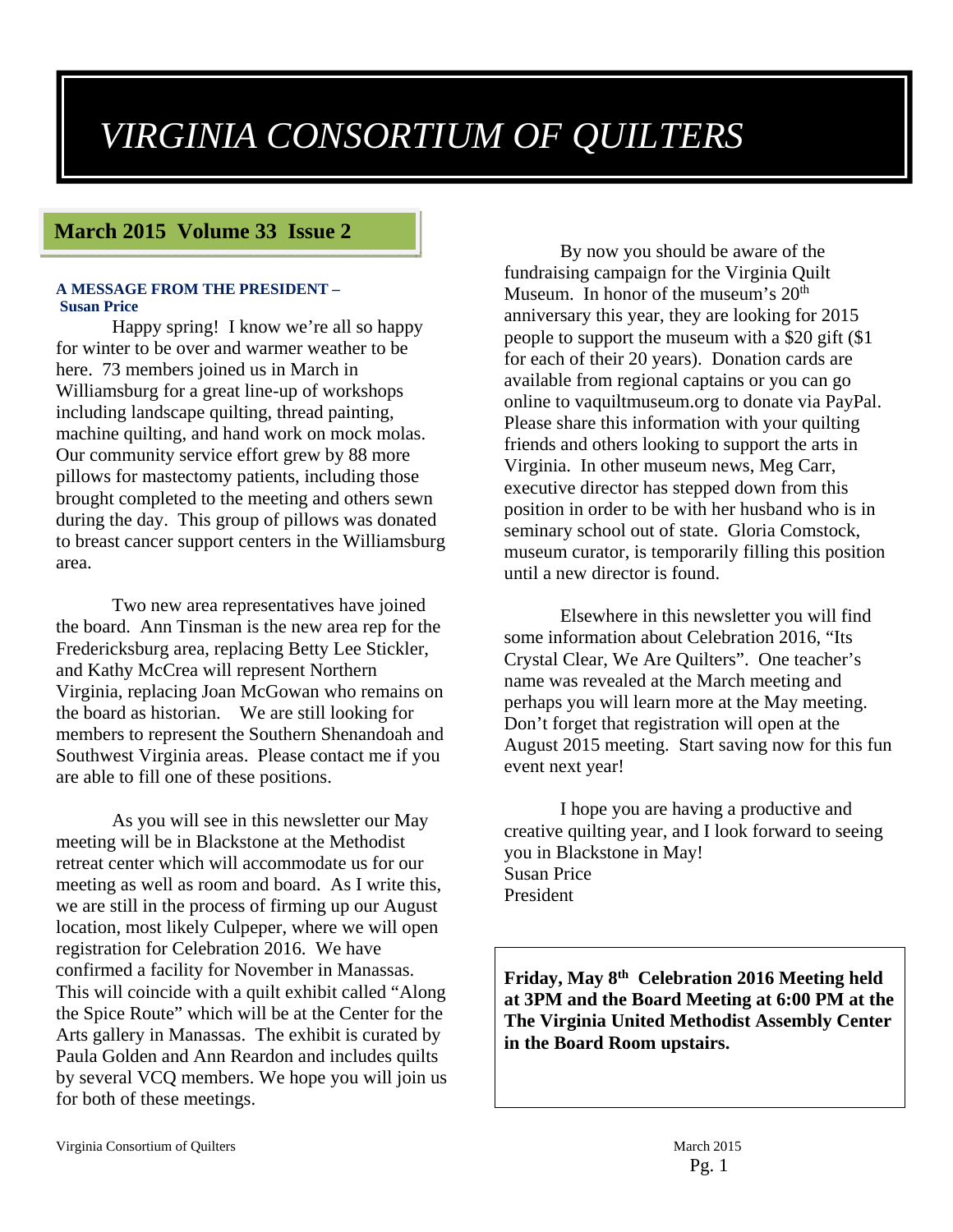#### *MEET YOUR BOARD OF DIRECTORS*

|                | <b>Position</b>            | <b>Name</b>                        | <b>Phone</b> | E-mail                           |  |
|----------------|----------------------------|------------------------------------|--------------|----------------------------------|--|
| 1              | President                  | <b>Susan Price</b><br>703-569-7421 |              | sueprice@cox.net                 |  |
| 2              | <b>VP</b>                  | Faye Hannah                        | 757-410-0846 | quilterfayeh@gmail.com           |  |
| 3              | Secretary                  | Martha Berry                       | 757-570-4312 | tworiversquilting@gmail.com      |  |
| 4              | Treasurer                  | Marty Green                        | 540-967-3203 | mgcgreen@hotmail.com             |  |
| 5              | Membership                 | <b>Diane Reasons</b>               | 540-942-5948 | dreasons@lumos.net               |  |
| 6              | Historian                  | Joan McGowan                       | 703-323-6048 | joquilter@aol.com                |  |
| 7              | Programs                   | Karan Fisher                       | 757-761-1173 | karanfisher@cox.net              |  |
| 8              | Facilities                 | Debi Harding                       | 757-615-7758 | debi.harding@usi.biz             |  |
| 9              | Newsletter                 | Heather Zavagnin                   | 770-845-5190 | queennefri@aol.com               |  |
| 10             | <b>Web Mistress</b>        | Mary Grogan                        | 202-262-0142 | maryg@infovisions.org            |  |
| 11             | Publicity                  | Heather Zavagnin                   | 770-845-5190 | queennefri@aol.com               |  |
| 12             | Celebration Co-Chair       | Heather Zavagnin                   | 770-845-5190 | queennefri@aol.com               |  |
| 13             | Celebration Co-Chari       | <b>Susan Price</b>                 | 703-569-7421 | sueprice@cox.net                 |  |
| 14             | Community Service Co-Chair | <b>Rickie Summers</b>              | 757-312-0943 | rasummers@comcast.net            |  |
| 15             | Community Service Co-Chair | <b>Aristine Shores</b>             | 804-712-1999 | aristineshores@hotmail.com       |  |
| 15             | Documentation              | Kitty Bull                         | 804-895-0248 | krabul@comcast.net               |  |
|                | <b>Area Reps</b>           |                                    |              |                                  |  |
| 1              | Northern VA                | Kathy McCrea                       | 703-425-1829 | kathy.mccrea@cox.net             |  |
| 2              | Shenandoah Valley          | Dianne Reasons                     | 540-942-5948 | dreasons@lumos.net               |  |
| 3              | Southern Shenandoah Valley | Vacant                             |              |                                  |  |
| $\overline{4}$ | Charlottesville-Lynchburg  | Deb Schupp                         | 540-604-0988 | debschupp@GumboDesignStudios.com |  |
| 5              | Richmond                   | Karen DuMont                       | 804-233-7750 | kmdumont@comcast.net             |  |

6 Fredericksburg Ann Tinsman 540-894-5546 atinsman@hotmail.com

8 Tidewater-Peninsula Bonnie Timm 757-483-4909 botqg@verizon.net 9 Tidewater-Southside Debi Harding 757-615-7758 debi.harding@usi.biz

VCQ Board & Area Reps 2014

#### **American Quilt Study Group**

#### **2014 Quilt Study:**

The 50 quilts from the 2014 Quilt Study: Civil War Era Quilts 1850 – 1865 can be viewed at http://americanquiltstudygroup.org/qscwstudy01.asp

7 Southwest Vacant

You can also see the exhibit schedule on the website, http://americanquiltstudygroup.org/QS%20Exhibit%20Schedule .asp. Make plans to visit one of the venues and see the quilts that are traveling.

AQSG volunteers have been working on the exhibit catalogue featuring all 50 quilts and it should be available within the next month. More information about that later …

#### **Advertising for Newsletter & Roster**

|                                               | Newsletter | <i>Roster</i> |  |  |  |  |
|-----------------------------------------------|------------|---------------|--|--|--|--|
| <b>Business Card</b>                          | \$10.00    | \$20.00       |  |  |  |  |
| $\frac{1}{4}$ Page                            | 15.00      | 30.00         |  |  |  |  |
| $\frac{1}{2}$ Page                            | 30.00      | 60.00         |  |  |  |  |
| Full Page                                     | 50.00      | 100.00        |  |  |  |  |
| <b>Inside Back Page</b>                       |            | 125.00        |  |  |  |  |
| Classified Ad (50 word max – Newsletter only) |            |               |  |  |  |  |
| \$5.00 - available ONLY to VCQ Members        |            |               |  |  |  |  |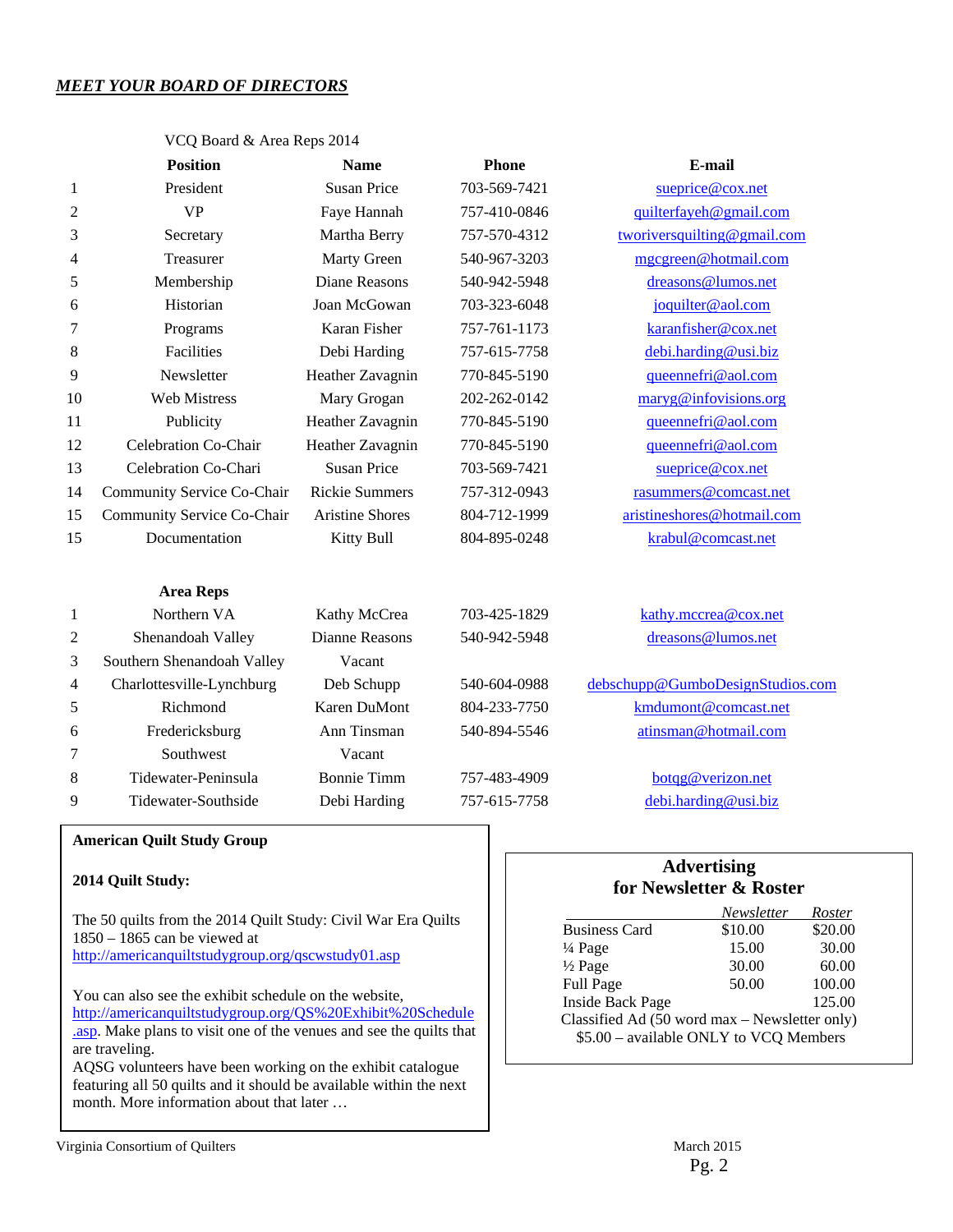#### **VCQ General Meeting Agenda March 14, 2015 Williamsburg Christian Academy, Williamsburg VA**

#### **President's Welcome: Susan Price**

Call to order at 12:50p.m.

Welcome to Williamsburg and National Quilting Month. Special thanks given to Sherry Whitford for assisting with the facility, caterer & directions. Guests and new members were welcomed

#### **Secretary**: Martha Berry

Minutes of November meeting were published in January newsletter; no additions/corrections

Pat Winters motioned to approve, Mary Sappenfield, second; approved.

#### **President's Announcements**:

**Cards** (sympathy) – for Karin McElvein who lost her husband in January after a long illness and Nan Losee for illness.

**Board news –** Welcome to the board Ann Tinsman, Fredericksburg Area Rep (couldn't be with us today) and Kathy McCrea, NoVa Area Rep replacing Joan McGowan (Joan remains as Historian).

**Member news** – congratulations to members who had quilts hanging in the show and special exhibits at Mid-Atlantic Quilt Festival.

VQM – 20<sup>th</sup> Anniversary Fundraising Campaign, \$20 for 20 years, donation forms available or donate online at their website; Meg Carr stepping down as Executive Director. **AQSG –** Winter Blanket Statements is published; pick up purple slip for web address & log-on info.

**VCQ** needs YOU to volunteer for projects and positions, and spread the word about VCQ to other quilters to keep us going strong. VCQ business cards are available for you to share with non-member friends and encourage them to join us.

#### **Reports:**

**Treasurer**: Marty Green presented the Proposed budget for 2015. Motion to approve by Monique Moody, Second by Heather, approved.

1st quarter report for 2015 presented, motion to approve by Wendy Collyer, second by Lois Bates, approved.

**VP**: Faye Hannah Info on purchasing extra charms/pins and fabric boxes.

**Membership**: Dianne Reasons

#### Membership report

Membership roster coming soon; may be online versus paper copy. Those with no internet will still be able to get a paper roster.Facebook Page membership is at 438 compared to 213 paying members. Members were asked if they know anyone who has joined us on FB, encourage them to come to a meeting and see how much fun we have in person.

**Historian**: Joan McGowan - 30<sup>th</sup> anniversary president's quilts at VQM in Nov. received positive feedback. **Facilities**: Debi Harding

May in Blackstone, August – TBD, November – TBD (working on Manassas). If members would like to host a

Virginia Consortium of Quilters March 2015

meeting in their area of the state or know of a good location please talk to Debi or Susan Price. We are looking for either retreat style places that allow us to stay and meet in the same facility or a church with nearby hotel facilities. **Programs**: Karan Fisher: There are 73 in attendance today. Some of the classes offered in May were reviewed.

#### **Web Mistress**: Mary Grogan

Working on "members only" area of the website. If you are listed as a teacher or providing a service on the website, let us know of any changes so that your info is current. Send any suggestions/corrections to

webmistress@vcq.org; report any problems; **make sure your email address is correct in directory** – if you are not getting email messages from VCQ, your address may be incorrect.

#### **Newsletter & Print Publicity:** Heather Zavagnin **Next deadline - March 20** for May meeting

If anyone can take rack cards to shops in Southern Shenandoah & Southwest VA, please see Heather. **Celebration 2016:** 

#### The committee presented a "skit" to introduce the theme of Celebration.

Theme: "Its Crystal Clear…We Are Quilters! Date: April 28- May 1, 2016

"Save the date" pens were handed out. Announce price: Members \$375, Non-members \$405, price more than previous year due to increased costs of SML facility and teachers.

#### **Community Service Project:**

Comfort pillows for mastectomy patients; Rickie Summers & Aristine Shores have volunteered to coordinate this project. 49 pillows were completed in November and donated in Harrisonburg area. Pillows from today were donated to Sentara and 'Beyond Boobs' in Williamsburg, VA

#### **Documentation**:

Kitty Bull/Neva Hart

Abingdon Documentation Days, Apr. 10 & 11, 2015 - Bring your quilts made prior to year 2000 Info from documentation days will be used to create a database of documented quilts at VQM, possible future book.

#### **Old Business:**

Vacant Positions – Southern Shenandoah Area Rep (includes Roanoke) and Southwest VA Area Rep We will also be looking to fill the following positions beginning in 2016 – Membership, Programs, and possibly VP ; if you are asked to fill one of these positions, please give it careful consideration. Whatever you can do, no matter how large or small, it is important for our organization.

**New Business**: No new business

#### **Gather at 3:45** for:

 Class show & tell, Regular show & tell, Door prizes

**Meeting Adjourned at 3:57p.m.**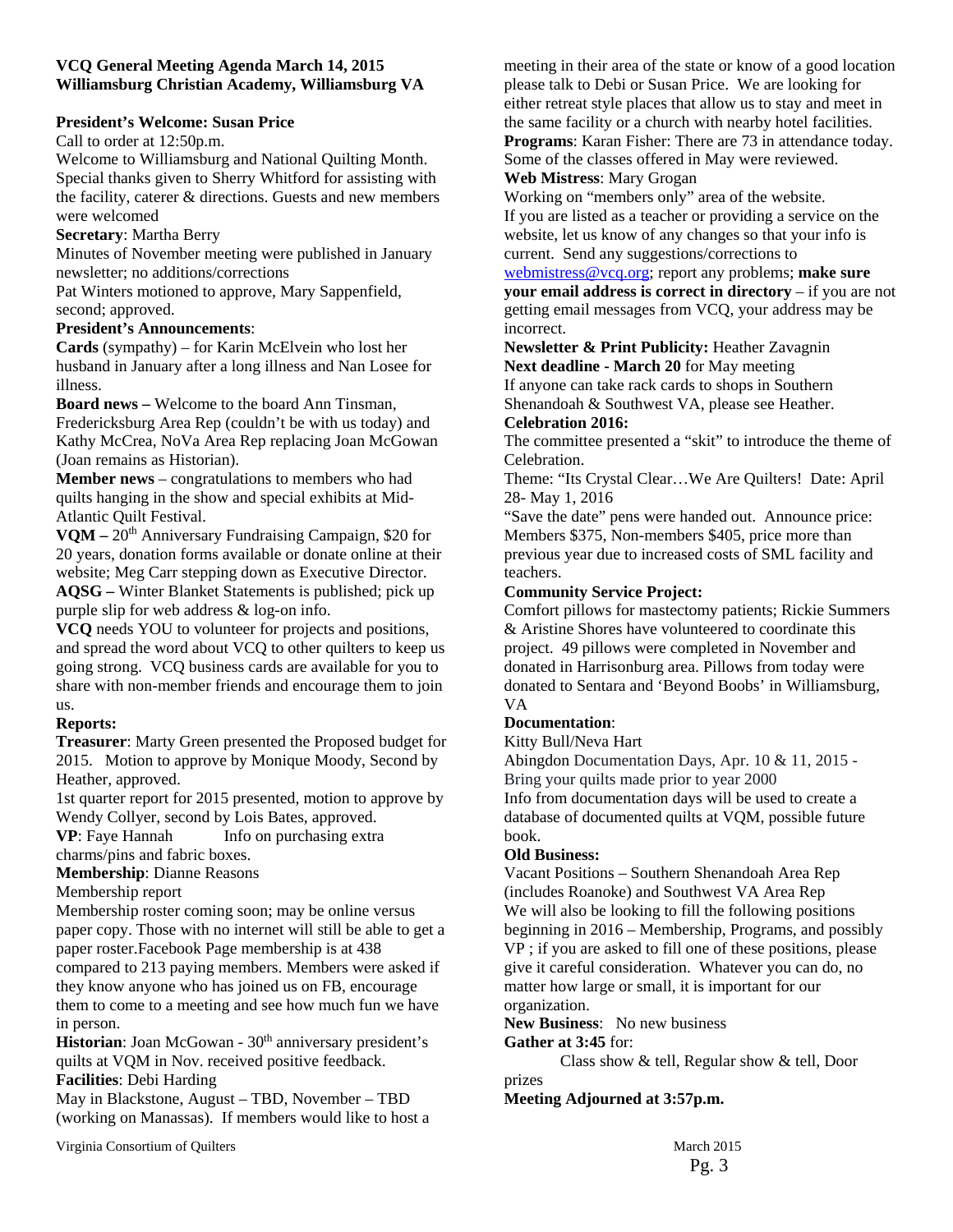#### SWVA Quilt News

We bring you news and updates on quilt and fiber art related events and activities in Southwest Virginia. Would you like to receive this monthly e- newsletter? Please sign up at http://kutauber.wix.com/SWVAQuiltNews

#### **March 28-29, 2015**

Charlottesville Area Quilters Guild Biennial Quilt Show East Rivanna Fire Station 3501 Steamer Dr, Keswick, VA 22947 www.quilts.avenue.org

#### **April 17-19, 2015**

Northern Shenandoah Valley Biennial Quilt Show Clarke County Rec Center 225 Al Smith Circle, Berryville, VA 22611 www.nsvquiltshow.com/Show.html

#### **April 23-26, 2015**

4th Annual Scenic Route Shop Hop Ladybug's Cottage - Wendell, NC 27591 Quilt Lizzy - Warrenton, NC 27589 Lib's Place - Rice, VA 23966 Quilter's Nook - Boydton, VA 23917 Rose Patch Creations - Crewe, VA 23930 Threads Run Thru It - Phenix, VA 23959

#### **May 1-2, 2015**

Star Quilters Guild Quilt Show Berglund Center Exhibit Hall 710 Williamson Road Roanoke, Virginia http://starquilters.org/quilt-show/

#### **June 21 – September 8, 2015**

Virginia Row By Row Experience www.rowbyrowexperience.com/virginia-row-by-rowexperience.htm

#### from the VCQ website at www.vcq.org 2015 Patchwork Quilter Jamboree  **The current newsletter and past newsletters can be viewed and downloaded**

 **Please contact Heather Zavagnin, queennefri@AOL.com or (770)845-5190, or Mary Grogan at webmistress@vcq.org if you are having trouble downloading a copy from the website or if you wish to receive a paper copy of the newsletter thru the US Postal Service.** 

#### http://patchworkquilters.com/

#### **September 6, 2015** (10am-3:30pm)

11th Annual Stories of the Stitch Outdoor Quilt Show Matthews Living History Farm Museum, Galax, VA Free to the public www.artsculturalcouncil.org/stories-of-the-stitch/

#### **September 11-12, 2015**

Biennial Quilt Show sponsored by River Country Quilt Guild, Stingray Stitchers, Bay Quilters and Parks, Recreation & Tourism 6509 Main St, Gloucester, VA www.gloucesterva.info/pr

#### **October 1-3, 2015**

Original Sewing & Quilt Expo Fredericksburg Expo & Conference Center 2371 Carl D Silver Pkwy, Fredericksburg, VA 22401 www.sewingexpo.com/FredericksburgVA.aspx

## **November 6-15, 2015**

Quilters' Quest Shop Hop Maryland & Northern VA http://www.quiltersquest.org/home.html

#### \*\*\*\*\*\*\*\*\*\*\*\*\*\*\*\*\*\*\*\*\*\*\*\*\*\*\*\*\*\*\*\*\*\*\*\*\*\*\*\*\*

VCQ Events: **August 8, 2015 Culpeper (tentative) November 14, 2015 Manassas March 12, 2016 TBD CELEBRATION April 28 – May 1, 2016** 

#### The following are the **Deadline Dates** for item submissions to the newsletter staff: **June 12<sup>th</sup> 2015** for August 8<sup>th</sup> meeting **September 14<sup>th</sup> 2015** for November 14<sup>th</sup> meeting **January 15<sup>th</sup> 2016** for March 12<sup>th</sup> meeting

Material can be sent electronically (preferred) to queennefri@aol.com OR mailed to: Heather Zavagnin, 87 White Oak Landing Rd, King William, VA 23086

We send all VCQ emails from  $info@vcq.org$ . Please check your spam settings to always allow email from info@vcq.org. Thank you to everyone who is now receiving newsletters and announcements from VCQ by email. You are saving our organization significant money, and making your Newsletter Editor's job go much faster!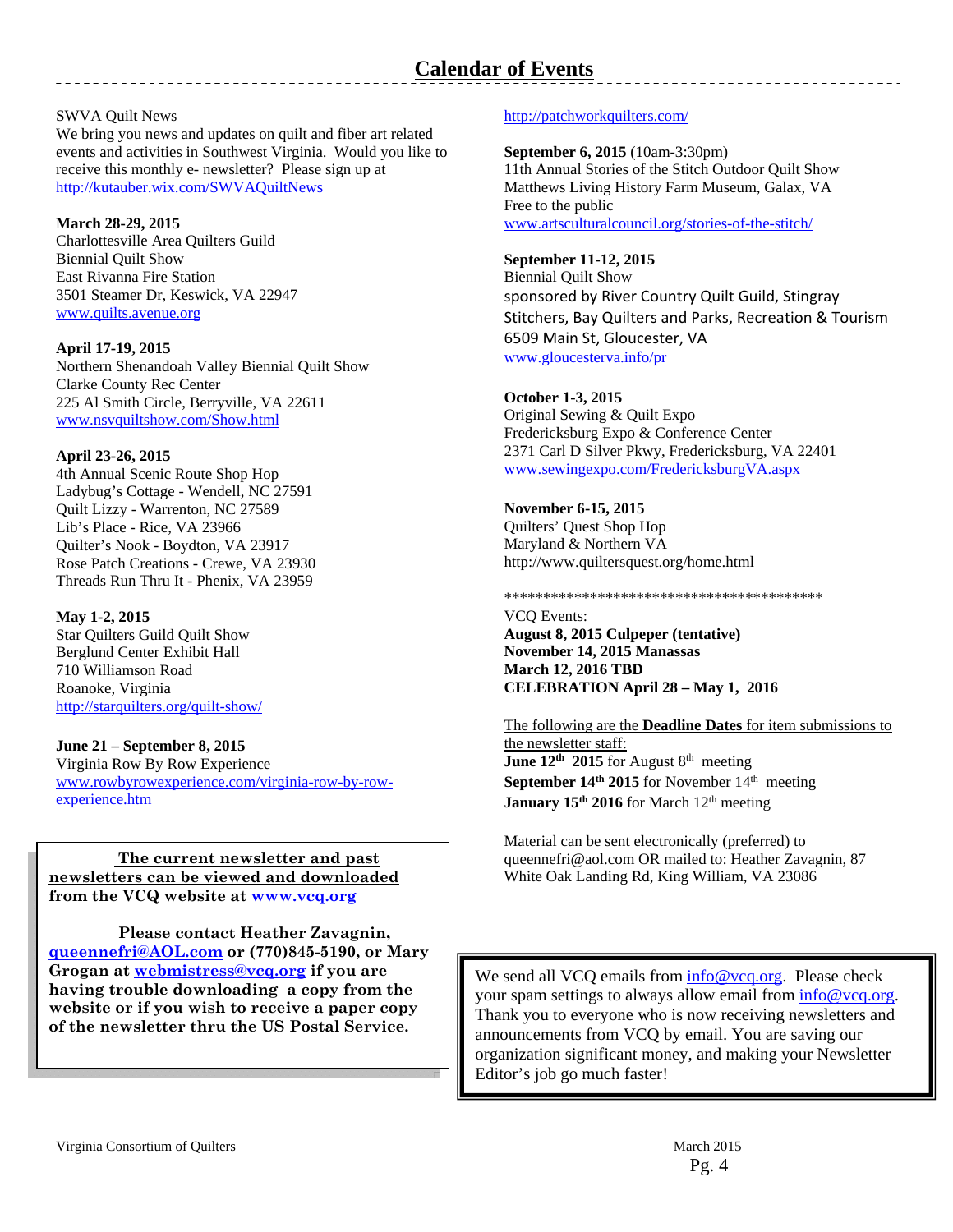

**VIRGINIA QUILT MUSEUM** 301 S. Main Street Harrisonburg, VA 22801 Phone 540-433-3818 Preserving, celebrating, and nurturing Virginia's quilting heritage

### **www.vaquiltmuseum.org**

#### Designated the "**official quilt museum of the Commonwealth**" by the General Assembly

February 3 - April 25, 2015 Just a few more days to see the Beyer exhibit "Jinny Beyer's Simple Stitches, Exquisite Quilts" Curated by Bunnie Jordan Sponsored by RJR Fabrics and Aurifil USA

 "Treasures from the Vault" The Stornetta Family Legacy

#### **April 7 to July 4, 2015**

"Celebrate The Day"

 Fifty-three artists from seven states made 72 original wall hangings celebrating some of the random, lesser known holidays that occur throughout the year.

Curated by Shannon Shirley

May 2 Reception with Program by Doreen Johnson. The topic will be A Tribute to Jane Stickel.

#### **May 5 to July 4, 2015**

 A Virginia Tribute to 'Dear Jane' Curated by Doreen Johnson Civil War Era Quilts from the Vault

#### **IN HOUSE AUCTION - FEB 3-JUNE 27**

Handmade auction items are on display in the museum and all have a Buy it Now Price of \$75.00. Starting bids are usually \$25 but some are higher. These quilts will also be on the website under Special Events and bids can be made there.

#### **Virginia Quilt Museum 20th Anniversary**

The idea for a quilt museum, generated by Suzi Williams and Joan Knight, was blessed by the enormous work and generosity of quilters and quilt guilds from all over Virginia. Twenty years later the beautiful 159 year old building, like all our homes, is in need of repairs, repainting and updating. Twenty years is a generation of new quilters to support the preservation and sharing of quilting arts. We need the support of both the original generation of quilters who conceived and created this treasure and those who have picked up the needle during that twenty years. Board of Director's President, Barbara Roadcap says "The \$20 for 20 year campaign for the Virginia Quilt Museum is off to a great start! We have been averaging 5-8 letters a day and many of the captains have handed us stacks of completed donor cards! The Facility Committee is planning the first of many "home improvements"! If you have not sent an "anniversary gift", please do so today! A \$20 donation from each of us will carry the museum forward. Donations can be made via the website **http://www.vaquiltmuseum.org/** by mailing a check to the museum or giving it to one of the captains heading up this important fundraising campaign. They are:

Wilma Gerald Tidewater Jo Millett Shenandoah Betty Blessin SW Deb Harding Tidewater

Bruce White Winchester Front Royal

Augusta Cole Richmond Joan McGowan Catherine Genovese Cville Venita McCall Stratford



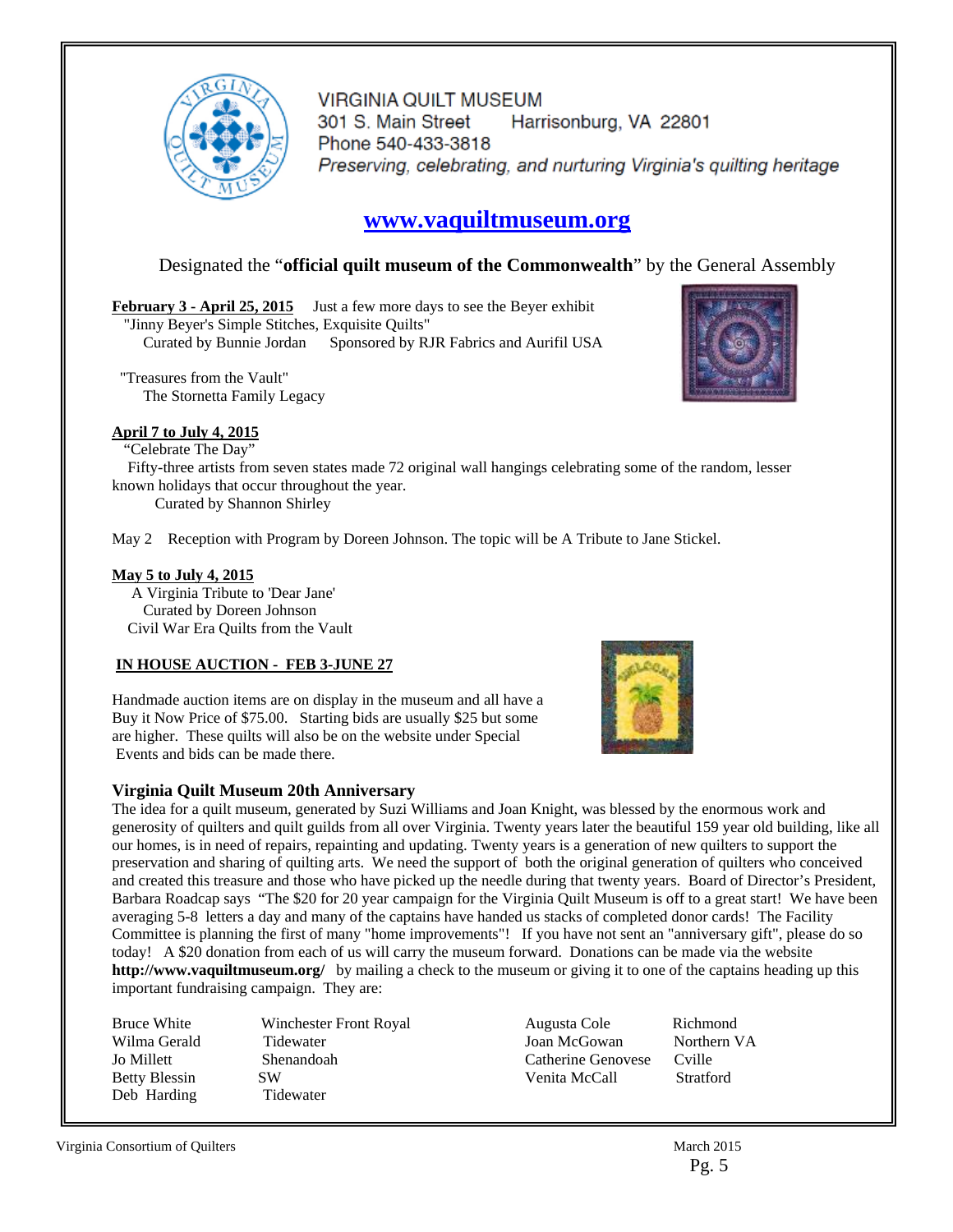## **Virginia Consortium of Quilters Application for Membership**

| check the box below.)                                                         |                                        |                                               |                        | Email address: The address of the set of the set of the set of the set of the set of the set of the providing my email address I understand that I will receive the newsletter electronically unless I     |  |
|-------------------------------------------------------------------------------|----------------------------------------|-----------------------------------------------|------------------------|------------------------------------------------------------------------------------------------------------------------------------------------------------------------------------------------------------|--|
| $( )$ I wish to receive a <i>paper copy</i> of the quarterly newsletter.      |                                        |                                               |                        |                                                                                                                                                                                                            |  |
| yours will not.                                                               |                                        |                                               |                        | Your membership can be paid for multiple years (up to 5 years) with this form. This date will be on<br>your membership card and the mailing label of each newsletter. If dues increase during this period, |  |
|                                                                               | $(\$20.00$ per year up to five years.) |                                               |                        |                                                                                                                                                                                                            |  |
| () Renewal Amt: \$_____________(make check payable to "VCQ" and include SASE) | (\$20.00 per year up to five years.)   |                                               |                        |                                                                                                                                                                                                            |  |
|                                                                               |                                        |                                               |                        | Renewal Members Only: Please enclose with your payment, application and a self-addressed                                                                                                                   |  |
| stamped envelope (SASE) for your membership card.                             |                                        |                                               |                        |                                                                                                                                                                                                            |  |
| I am a member of a local quilt guild/group: (-list all guilds)                |                                        |                                               |                        |                                                                                                                                                                                                            |  |
| I teach and/or lecture about quilting.                                        |                                        |                                               |                        |                                                                                                                                                                                                            |  |
| I may be willing to drive others from my area to VCQ meetings. Yes            |                                        |                                               |                        | N <sub>0</sub>                                                                                                                                                                                             |  |
| <b>Mail to:</b>                                                               | 41 Ashleigh Dr<br>Waynesboro, VA 22980 | <b>Dianne Reasons, Membership Coordinator</b> |                        |                                                                                                                                                                                                            |  |
| For Membership Only:                                                          | MList:                                 |                                               | Exp. Year:<br>NPacket: | Area: $\sqrt{\frac{2}{\pi}}$                                                                                                                                                                               |  |

Rev. 1/12/2013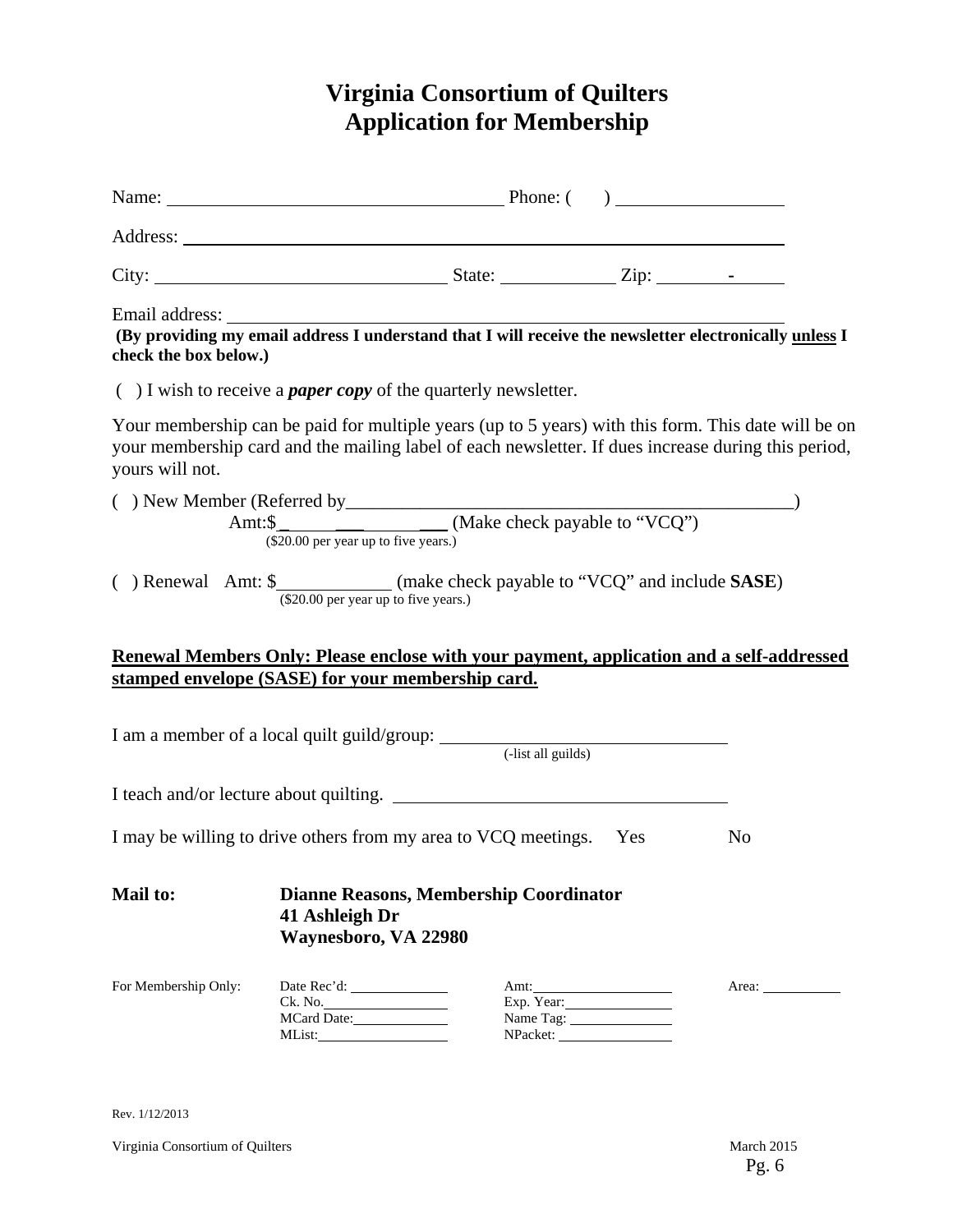#### **Virginia Consortium of Quilters Meeting in Blackstone, VA May 9, 2015**

**Accommodations, Meals, and Meeting Location**:

**The Virginia United Methodist Assembly Center (**434)292-5308 (Fax) (434)292-1212 **707 Fourth St, Blackstone, VA 23824** www.vumac.org

**On May 8th and 9th, 2015 we** will be meeting and staying in Blackstone at the Virginia United Methodist Assembly Center. There will be different rate packages for registration, depending on whether you take a class with a teacher or work on Community Service Project or Come Quilt with Me, plus member or non-member rates. You may also choose to come for the day on Saturday if you live nearby, or stay at a hotel in the area if you prefer.

1) arrive Friday between 4-6p.m. with overnight accommodations at the facility - includes breakfast Saturday morning, served at 8am, and lunch

2) arrive Saturday by 8:30am and stay for the day; includes lunch only

Rooms have 2, 3 and 4 single beds; specify roommate preferences on the registration form. If you prefer a **private room**, there will be an additional cost of \$10.00 and please note on registration you are requesting a private room. Towels and sheets are provided but you might want to include an extra hand or bath towel and bar of soap when packing. The meals Saturday will be prepared by the facility and are included in the pricing. As you enter the dining facility there is a tip box for members to show our appreciation to the staff. VCQ will pay a portion of the facility costs.

Bring the supplies specified for your class and maybe a hand project to work on Friday evening as there are areas where we can gather as a group to sew if desired.

#### **Directions:**

**From 360 in Richmond:** Take 360 West ( Hull Street) to Amelia and look for Exxon Station (on left), Take left on to Route 153 toward Blackstone. Stay on Route 153 until you come to stop sign at Route 460, Make a right turn on to Route 460 West. Stay on 460 West until you see the first Blackstone exit billboard. Take the next left on to Business 460. When you enter the town limits you will be on Main Street. Go through 5 stop lights, Take the second right on to 4th Street, there will be a sign for VUMAC. We are located on Fourth and College Street, proceed around building and enter main parking lot.

**From the West (Roanoke, Lynchburg and areas west):** Take 460 East to the Nottoway Exit (Business RT. 460), 460 (Business) into Blackstone on Church Street, then a right at College Ave. (right past the laundry on the right). Right on Fourth Street to VUMAC, take College Street around building and enter main parking lot on side of building.

**From Northern Virginia:** Travel Interstate 95 South reaching Petersburg; follow signs for Interstate 85South (right exit) From Interstate 85 South-Take the Route 460 west exit- toward Blackstone. The first Blackstone exit (left exit) Business 460. When you get to town this is Main Street. Go through 5 lights; take a right onto Fourth St. We are on the corner of Fourth and College Street, take College Street around building and enter main parking lot on side of building.

**From Tidewater (Chesapeake, VA Beach, Portsmouth)**: Take Route 460 west until first stop light in Waverly. Take left and get on 40 West. Travel 40 West straight to Blackstone; when you get to the stop light "T" in Blackstone take a left onto Main Street. 460 and 40 West. Go through 5 stop lights and stay on 40 west, then take the 2nd right onto Fourth St. Sign says VA United Methodist Assembly Center- Stay on Fourth St. and you will see the Main Building (4 way stop sign). Follow street around building and enter main parking lot on side of building.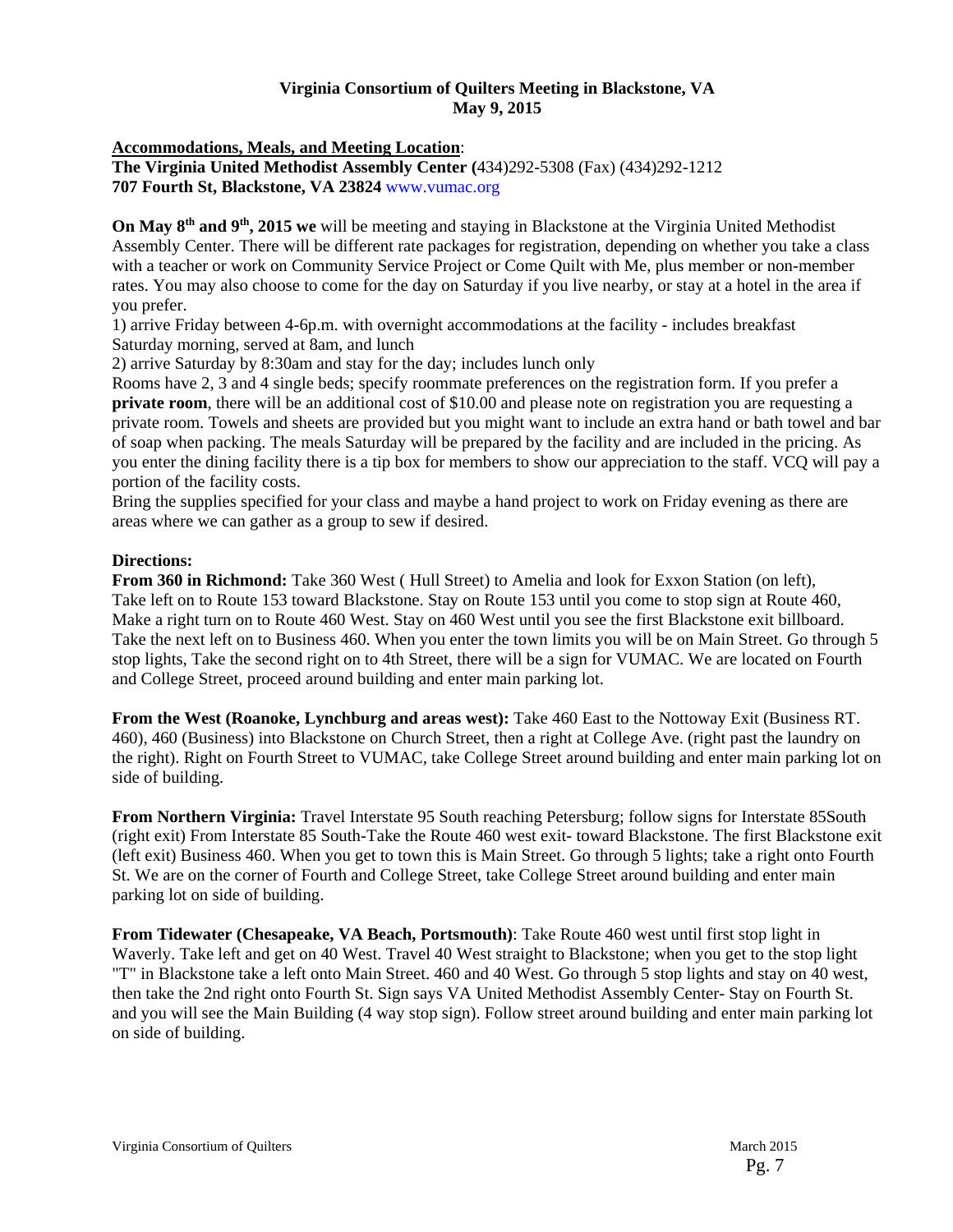#### **Notes from Karan:**

Your registration form and check to VCQ must be **postmarked by Friday, April 24, 2015** (2 weeks prior to event). **Registrations will close after this date without exception. Any registrations postmarked after April 24, 2015 will not be accepted and will be returned**. Please fill out your registration form completely as this information is very vital to ensure proper confirmation mailing of your postcards.

#### **You will receive a postcard with your registration confirmation – Bring your postcard!! It is your MEAL TICKET for lunch and door prize drawing.**

**Any cancellations must be made by Friday, April 24, 2015 to obtain a refund.** 

**Please wear your nametag to the meeting so we can put names and faces together.** 

#### **Friday, May 8, 2015 Schedule: Dinner on your own**

- $\geq 4:00 6:00$  pm Room Check-in and Registration for those arriving Friday
- $\geq 6:00 7:30$ pm VCQ Board Meeting (TBA)

#### **Saturday, May 9, 2015 Meeting Schedule:**

- 8:00 9:00 AM Breakfast for those staying Friday evening
- $\geq 8:15 8:45$  AM Registration
- $\geq 9:00$  Noon Workshops
- $\triangleright$  Noon 12:45PM Lunch
- $\geq 12:50 1:20$ PM Business meeting
	-
- $\geq 1:30 3:30$ PM Workshops reconvene
- $\geq$  3:45 4:15 PM Show and Tell

# On the Way Don't Forget

Rose Patch Creations Shoppe 125 West Carolina Ave Crewe, VA 23930 (434) 645-7780 http://www.rosepatchcreations.com/

Bernina of Richmond 3991 Deep Rock Road Henrico, VA 23233 (804) 755-4499 http://www.bluecrabquiltco.com

/i d h

Threads Run Through It 961 Aspen Road Phenix, VA 23595 (434)376-7755 www.trtiwequilt.com

Quilter's Nook 129 Bank Street Boydton, VA 23917 (434) 265-6150 www.pennyslatedesigns.com

Quilt & Sew Studio 18013 Forest Rd Graves Mill Center Forest, VA 24551 (434) 385-4080 http://www.quiltandsewstudio.com

Quilter's Corner 1257 Sycamore lane Midlothian, VA 23113 *(*804*)* 794-1990 http://www.quilterscornerVA.com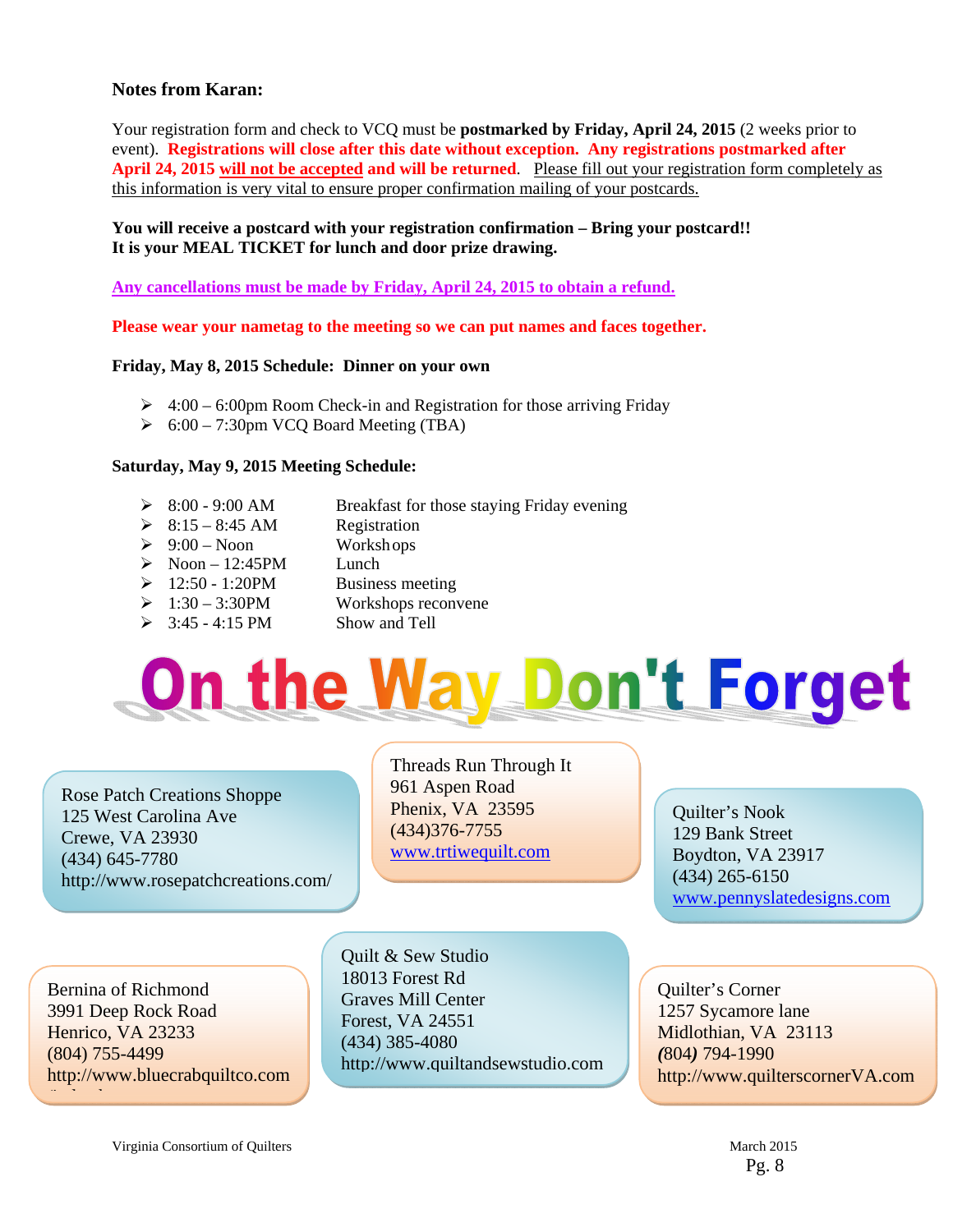**Workshop A: Printing with Thermofax Screens with Susan Price & Elizabeth Gibson** 



#### **Skill Level: Beginner**

**Technique Workshop:** Have you ever wanted to incorporate printed images in your quilts or mixed media projects? One method of printing is with thermofax screens (sometimes called silk screens). Learn thermofax screen printing techniques by practicing on muslin or hand-dyed and commercial textured fabrics you bring using the exquisitely detailed screens provided by the instructors and a variety of paints. You'll learn how to:

- use images as focal point or create all over designs
- layer images and techniques
- print with discharge products
- prepare a screen for printing by binding it with duct tape

Class time will also include discussion on using your own unique images to create screens, what types of images make good screens, and resources to have screens made as well as sources for purchasing. You'll leave class with your own taped screen to use as often as you wish, and as much printed fabric as you can complete in class! This Workshop has a maximum of 15 students.

#### **Materials/Supply List:**

#### **Kit Fee: \$15 for the following supplies provided by instructors:**

Padded printing surface, use of instructors' thermofax screens, fabric paints, foam bushes, squeegees for printing, disposable foam tray for paint palette, water pans & clean-up supplies; small screen to take home & duct tape for binding edges, drying racks.

#### **Supply List:**

- Approximately 1/2 yard muslin for printing practice... can be one piece, but smaller pieces like fat quarters or even 9" x 12" will be easier to work with.
- Minimum 1 yard assorted fabrics to print on, such as visually textured fabric like hand dyes, batik, or mottled fabrics. The amount you bring is up to you. **More is better**. Pieces can be any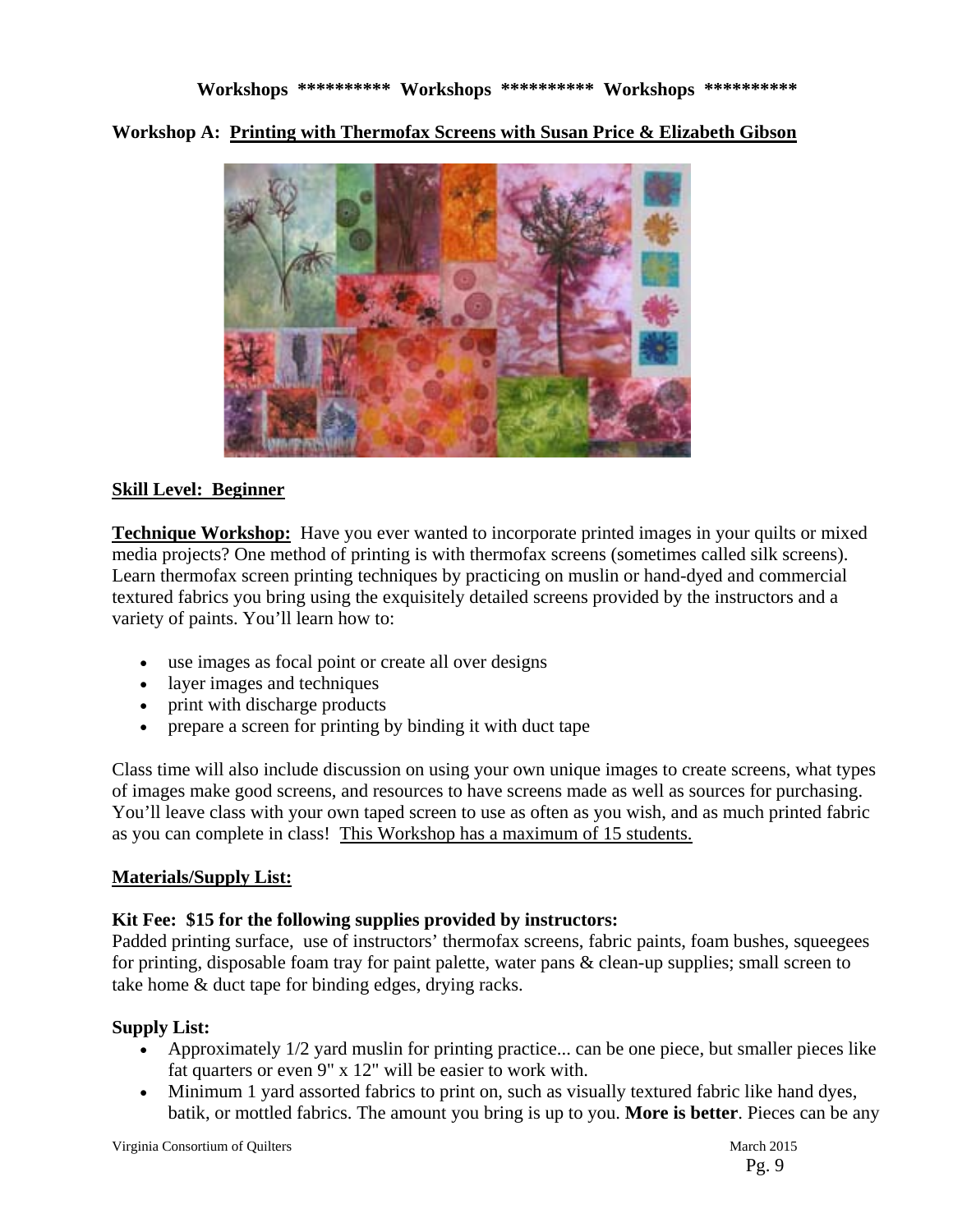size; smaller pieces are easier to work with while learning the technique. This technique works well with fabrics that may already have another surface design technique such as gelatin plate printing, stenciling or stamping.

- *Optional choices:* organza/sheers, silks, linen, homespun, in addition to cottons. If you are a mixed media artist, you might also want to print on canvas, paper or in a journal.
- Fabric and paper/utility scissors
- Old bath towel for drying screens

#### **Optional Supplies:**

- Old credit card to use as a squeegee if you have one (instructors will have enough to share)
- Digital camera
- Roll of paper towels
- Other items you might want to print on such as a t-shirt or scarf

**About your teacher:** PG Fiber2Art is the teaching team of Susan Price and Elizabeth Gibson, friends who found their shared interest in fabric and surface design evolving into a passion for thermofax screen printing. They taught Home Economics together for Fairfax County Public Schools. Currently Elizabeth is an Advanced Academics Resource Teacher. She enjoys traveling with her husband and two sons and spending summers on Lake Winnipesaukee in New Hampshire where along with her mother and a rotating schedule of friends, she plays with fabric, dye and paint. Sue retired from FCPS as a School Based Technology Specialist. She enjoys blending technology with quilting and surface design, photography, and riding on the back of the Harley with her husband. For the past 6 summers she has been one of those New Hampshire visitors for "quilt camp" by the lake. Contact Elizabeth at kunamola@aol.com or 703-481-6879; contact Sue at sueprice@cox.net or 703-569-7421. Visit our blog and Etsy shop for more photos: pgfiber2art.blogspot.com, pgfiber2art.etsy.com

#### **Workshop B: Crumb Quilt with Jenny Driskill**



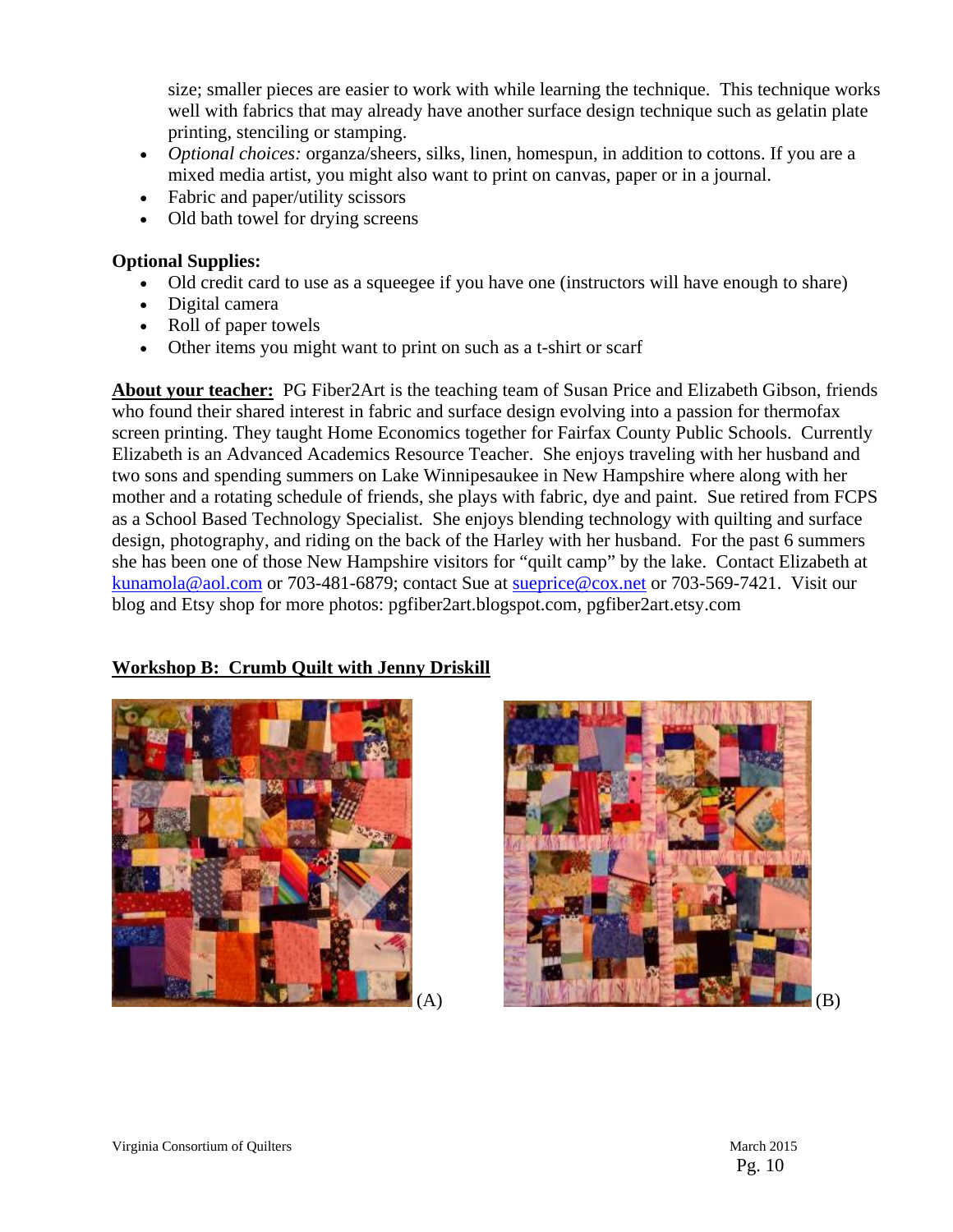#### **Skill Level: Beginner**

**Machine Workshop:** Are you a "collector" of scraps of any size because you just can't bring yourself to throw them away? Do you have a UFO that you just don't like and have everything cut out but aren't in the least bit willing to complete? What about that workshop or class that you took and it wasn't your cup of tea and aren't sure what you will do with this "thing" if you even want to finish it? Perhaps this workshop is the answer to your prayers or "I need to do something with these things"! Let Jenny Driskill guide you to some disproportionate fun and utilitarian satisfaction of repurposing your UFO'S, missteps of a class and all of those scraps. This Workshop has a maximum of 12 students.

**Materials/Supply List:** (there is no pattern for this quilt, some paperwork will be handed out at the end of the class.)

- At least a 4" square ruler or larger
- Some type of "pressing" tool Rotary cutter & cutting mat
- Basic sewing supplies
- Machine in good working order, various machine pressure feet, scissors and other basic sewing needs
- CREATIVE IMAGINATION

#### **Fabric Requirements:**

- Lots of scrap fabric, smallest piece being at least a  $1\frac{1}{2}$  size.
- For "Option B" Sashing strips cut to  $1\frac{1}{2}$ " wide of one fabric (about 2 yards will be needed for sashing if doing a large quilt measuring 81" x 81"). Please come with about 20 strips of sashing already cut and ready for class.
- Inner border is 2" wide of one fabric (about  $\frac{3}{4}$  yard). Option A any fabric of your choice Option B – you want to compliment the sashing fabric.
- Outer border options will be discussed in the workshop.

**About your teacher:** Jenny Driskill has been quilting for about 15 years. She is a "self-taught" quilter and loves to learn and explore new things. She lived in Oregon for 20 years and moved to Virginia in 2010 with her husband and cat. She has been teaching 2 different quilt classes in her local area for about two years.

#### **Workshop C: "A Sprig from Jane's Garden" Wool Applique with Abby Geddes**

#### **Skill Level: All Levels**

**Hand Workshop:** Try your hand at wool appliqué with this sweet bouquet, an original design by Abby Geddes. The piece is worked in wool on a cotton background with the elements appliquéd on with buttonhole, running and couching stitches.



Pg. 11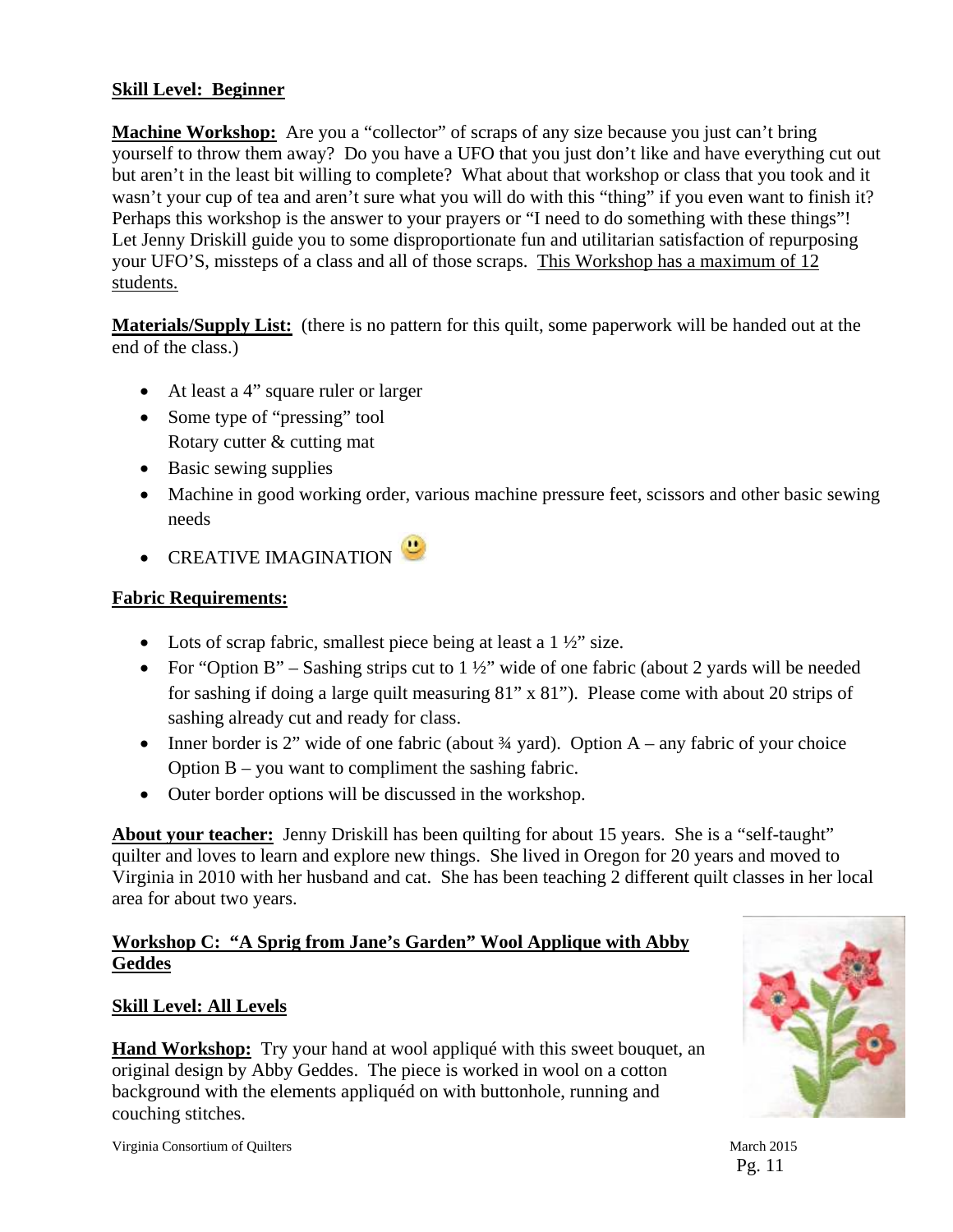**Kit:** A kit is available to complete this workshop and it includes the pattern, the pre-cut cotton background, felted and hand-dyed wools, thread, needles and pins. A complete kit can be purchased at a cost of \$15.00 from the instructor on the day of the workshop (cash or checks).

**Materials/Supply List:** If you would like to supply your own materials please bring:

- $\triangleright$  8" x 10" piece of background fabric, 100% cotton
- $\triangleright$  6" square of green wool (100% wool, felted)
- $\triangleright$  6" squares each of coral and salmon wool (100% wool, felted)
- $\geq 2$ " squares each of yellow and blue
- DMC Floss or pearl cotton to match or coordinate with the wool
- $\triangleright$  All students should bring scissors for cutting the wool appliqués and paper.

**About your Teacher:** Abby lives in Virginia Beach, VA and has been teaching wool appliqué for 6 years. She currently teaches at Sarah's Thimble in Virginia Beach, VA. Abby has been quilting for many years and is particularly fond of hand work. She is a member of VCQ and very active with her "bee".

#### **Workshop D: Community Service Project - Post Mastectomy Comfort Pillows**



#### **Skill level: All levels**.

**Machine workshop:** VCQ regularly selects a project as part of the guild's Community Service program. During calendar years 2014 through 2015 members may register to participate in this workshop to make these wonderful comfort pillows. VCQ will then give them to Breast Cancer Centers or clinics throughout Virginia for breast cancer patients. Rickie Summers and Aristine Shores graciously volunteered to be the Co-Chairs for this project for 2015. To help VCQ to achieve this, we ask members to either participate in the workshop, or donate 100% cotton or cotton flannel fabric of any color, pattern, or print and to provide names of Breast Cancer Centers, clinics, hospitals, etc. located in cities, counties, & communities in Virginia. To date we have donated 109 Comfort Pillows and Bags in 2014.

The first quarterly donation of 2015 was 88 Comfort Pillows and Bags for 2 different groups in the Williamsburg area. If you are participating in CQWM, you may think about spending part of your time with the community service project. You may choose to participate either all day, in the morning, or in the afternoon. Any time spent in the community service project is appreciated.

#### **Materials & Supplies:**

- A pattern will be provided in the workshop
- $\bullet$  1 FQ for pillows
- $\bullet$  1 FQ for cloth bag & strap (this can be identical or coordinating fabric)
- Rotary Cutter and Ruler unless you precut your fabric
- Thread and pre-wound bobbins
- Sewing machine in working order, already threaded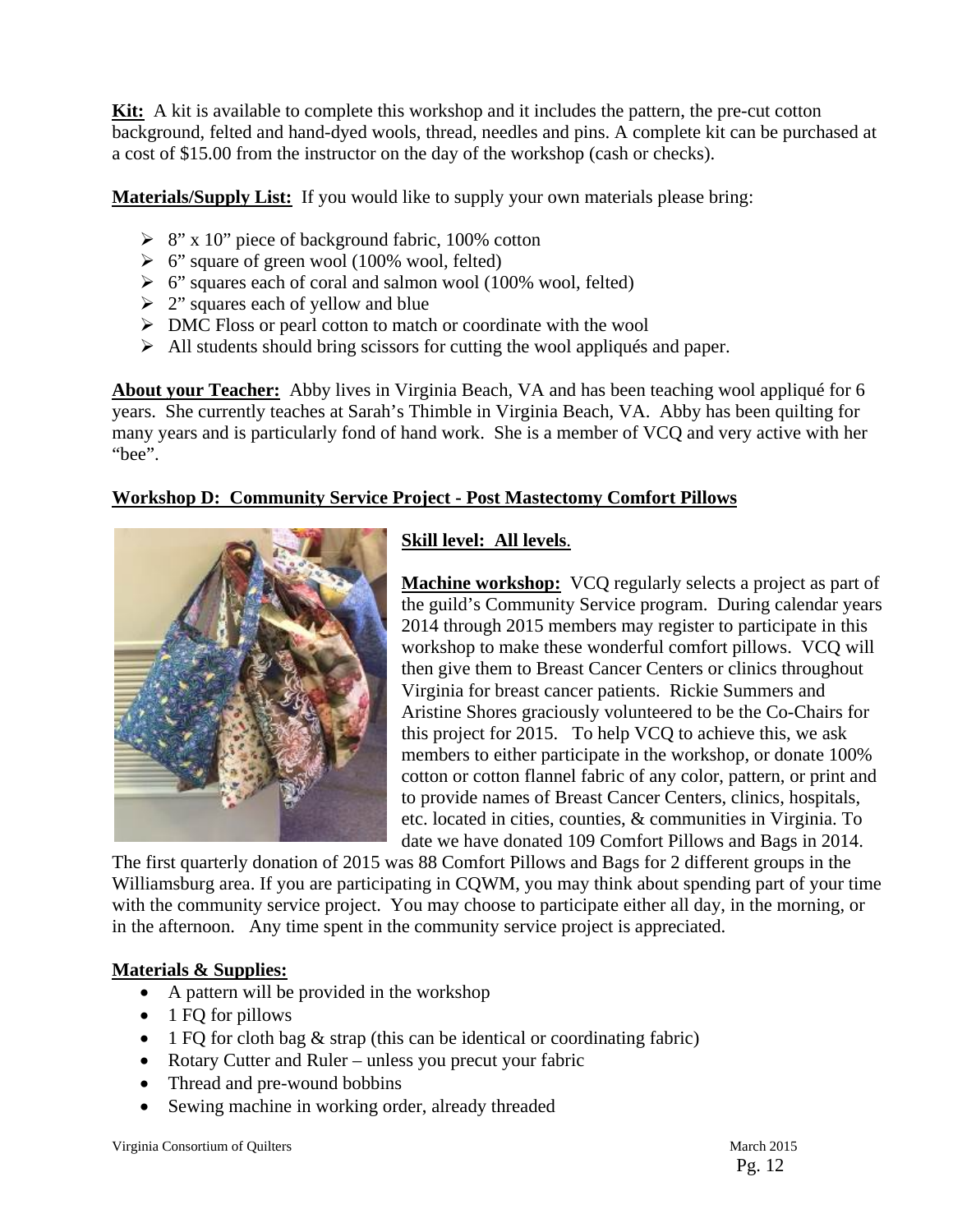$\bullet$  Basic sewing tools & supplies

**Workshop E: Come Quilt With Me.** Bring your own project to work on as you sit and quilt with other members and experience some good fellowship. Highly encourage attendees to bring hand sewing/quilting due to some space limitations.







*<u><i>* </u> **VCQ will be scheduling meetings all over the state. If your guild would like to sponsor a meeting contact one of the Board members. If you know of a quilting teacher we would be interested in, please contact Karan Fisher, Programs Chair at karanfisher@cox.net, or 757-761-1173** 

l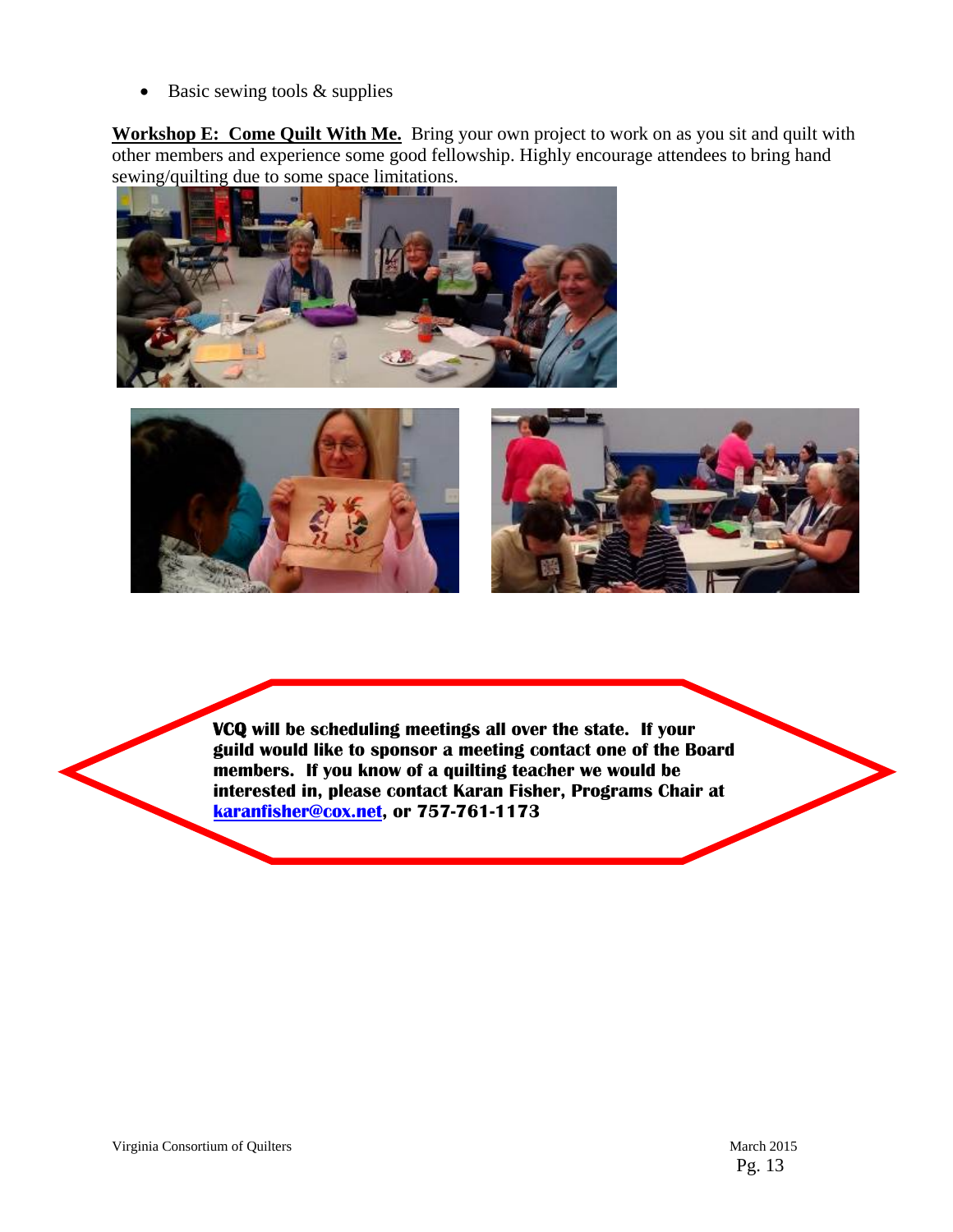## *Celebration 2016 News*

Plans are underway and progressing for Celebration 2016, "It's Crystal Clear, We Are Quilters!" to be held at Smith Mountain Lake W. E. Skelton 4-H Center from April 28 to May 1, 2016. If you were at our March meeting, you met "Madam Crystal" who looked into the swirling mists of her crystal ball to reveal some information about next year's retreat. We were reminded that there will be sewing, eating, and celebrating, a silent auction and block lotto. Madam Crystal was able to discern that one of the "sew-lebrities", a famous teacher appearing at



Celebration, will be Victoria Findlay Wolfe. She is a modern scrap quilter, author of two books, and you can see more of her beautiful work on her website at http://bumblebeansinc.com/. Be sure to attend our May meeting to see what else Madam Crystal will reveal! Costs for 2016 are: \$375 for members and \$405 for non-members.

#### **Celebration 2016 Crystal Clear Quilt Challenge**

The challenge for Celebration 2016 is to make a small quilt with your interpretation of the theme, "It's Crystal Clear, We're Quilters!"

The challenge quilts will be displayed at Celebration and will be eligible for several Viewer's Choice Awards. We encourage you to submit quilts from ALL genres of quilting – traditional, modern, pieced, applique, and art.

In support of the Virginia Quilt Museum, we suggest that you donate your quilt to the museum after Celebration so that it may become part of their fundraising quilt auction.

Quilt guidelines:

- 1. The size and shape of quilts is at your discretion.
- 2. Quilts must fit within the parameters of 9" minimum by 24" maximum. If your quilt is not rectangular, the diameter must fit within the 9" minimum and 24" maximum measurements.
- 3. Embellishments such as thread painting, beading, attaching crystals, etc. are allowed. We ask that embellishments that protrude or dangle from the quilt not be used as they require special handling in transporting.
- 4. Quilts must have some method of hanging attached which may vary depending on size. For larger quilts within the size range, a sleeve is probably most appropriate. Smaller quilts might have corner triangles or even a hanging loop, as long as the edges are stabilized and it hangs flat.
- 5. Especially if donating your quilt, include a label on the back with a title, your name as maker, and town you are from so whoever purchases your quilt will know who made it!

The challenge is being administered by Kathy McCrea (703) 425-1820 or kathy.mccrea@cox.net). Please contact her with any questions.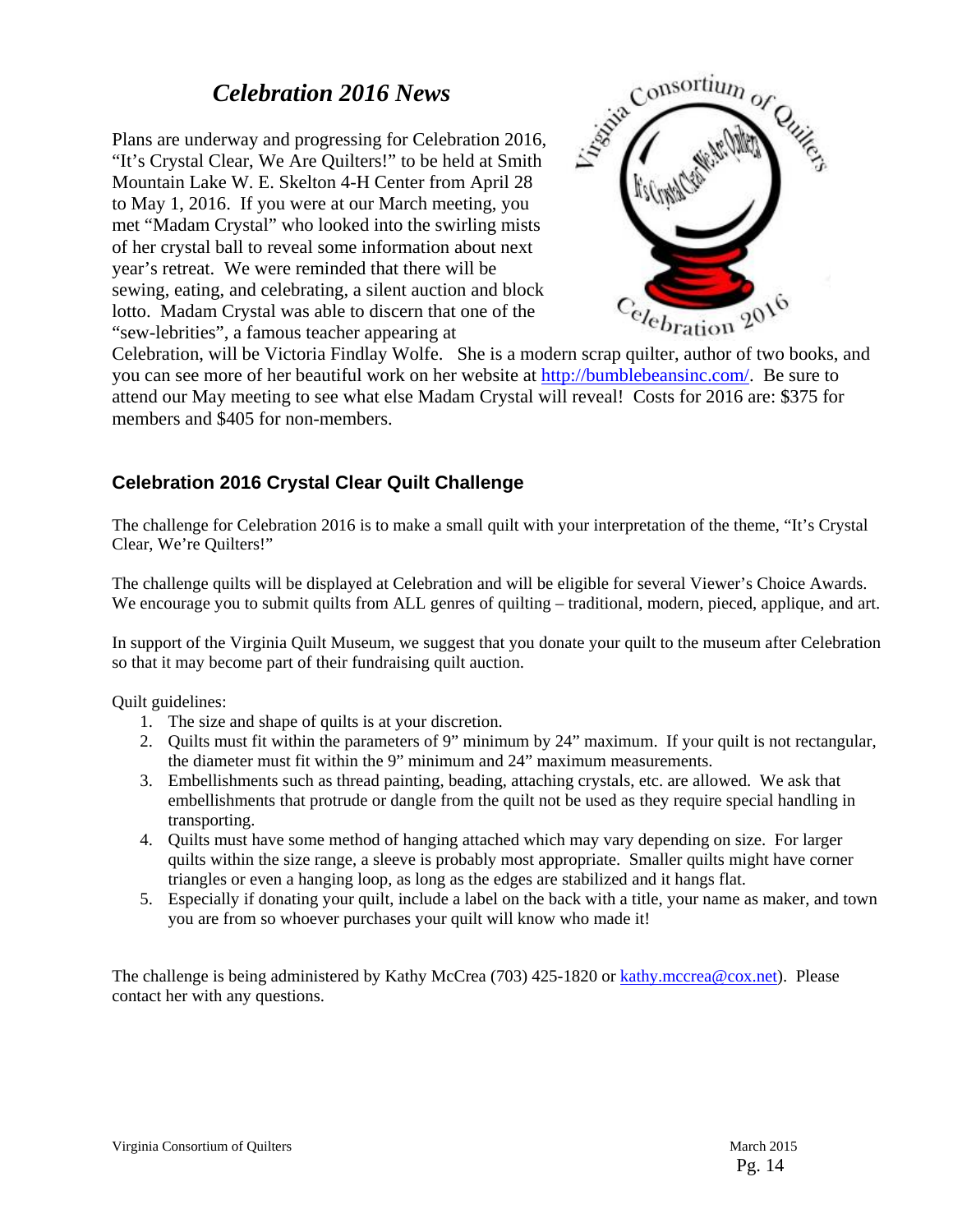#### VCQ Membership Report

As of our March meeting we have 213 members. There were 61 members from 2014 that did not renew. We have developed a five question survey that we plan on emailing to those members to assist us in the future. Also, please remember to include a stamped, addressed envelope to renew your membership. There may be occasions that I will not be able to bring your card to the meetings. Please let me know if your home address or email address changes. You can call, email or mail changes to: Dianne Reasons 41 Ashleigh Drive Waynesboro, VA 22980 dreasons@lumos.net 540.942.5948

#### **TREASURER'S REPORT AS OF February 19, 2015**

Money Market: \$9,910.75 Checking Account: \$14,907.58

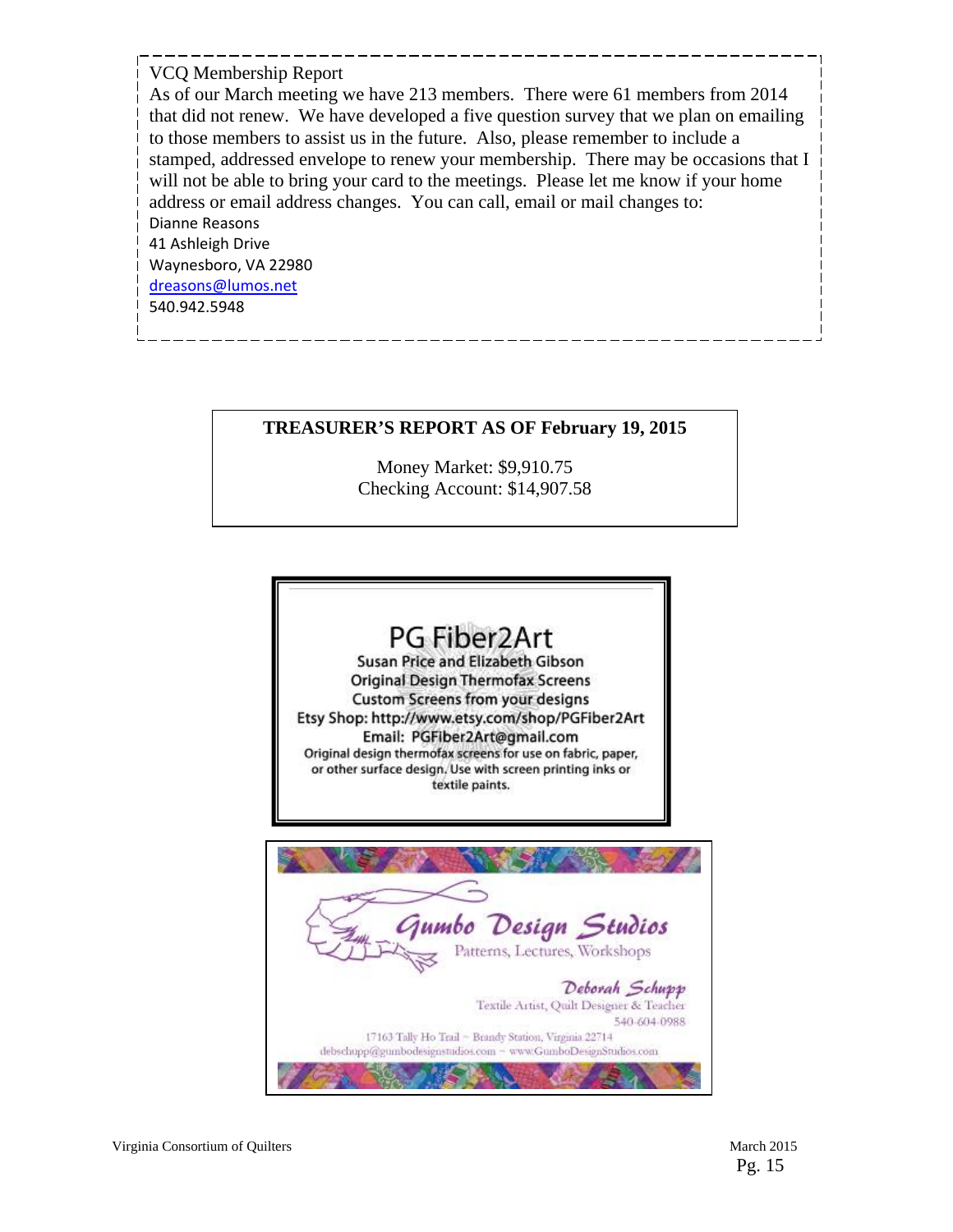#### **COMFORT PILLOW w/ BAG FOR MASTECTOMY PATIENTS**

This pattern was originally designed by members of the Shenandoah Valley Quilters Guild. Pillows are used by those who have had breast or underarm surgery. The cushion is placed between the arm and the torso to lessen direct pressure on the wound area. Machine wash and dry all fabric before sewing. Remove all selvedges. Use ½" seams, unless otherwise indicated. Please read all of the instructions before constructing the pillow or bag.

#### **To make the pillow: (1 fat quarter needed, or fat eighth if using cotton & flannel)**

Cut 1 piece cotton fabric,  $8\frac{1}{2}$ " x 11  $\frac{1}{2}$ "

1 piece cotton flannel,  $8\frac{1}{2}$ " x 11  $\frac{1}{2}$ "

2 pieces thin batting or fleece,  $8\frac{1}{2}$ " x 11 $\frac{1}{2}$ "

Stack the pieces in the following order:

Batting or fleece Flannel, right side **up**  Fabric, right side **down**  Batting or fleece.

Pin securely**.** 

Leaving a 3" opening for turning, sew around the pieces using a scant  $\frac{1}{2}$ " seam allowance. Lengthen your stitch to accommodate the bulk of the layers. Use a walking foot or even-feed system to help prevent layers from shifting. Clip the corners and turn the cushion right side out. Stuff lightly with polyester filling (you want the cushion to be full, but not hard). Hand stitch the opening closed.

#### **CARRYING BAG: (1/2 yd needed)**

Cut: 1 piece main fabric, 2 ½" wide from selvedge to selvedge, for the handle.

2 pieces main fabric,  $10\frac{1}{2}$ " x  $13\frac{1}{2}$ " 2 pieces lining,  $10 \frac{1}{2}$ " x  $13 \frac{1}{2}$ "

Make handle: Using 2 ½" strip of fabric, fold both long edges in, wrong sides together, to meet in the center of the strip. Press.

Fold length of strip in half with folded in edges inside and short raw edges matching. You should have a strip 1 ¼" wide by approximately 18-20" long. Press.

Topstitch 1/8" from each edge and one or two times down the center of the strip (the more stitching, the firmer the handle).

Place main fabric rectangles together and sew around three sides, leaving one short side open for the top of the bag. Repeat with lining fabric. Turn the main fabric bag right side out. Leave the lining inside out. Press both.

Fold top edges of each bag under about ½". Place lining inside main bag, wrong sides together. Insert handle ends at each side seam between the main fabric and the lining.

Edge stitch around top of bag. Backstitch over each handle end to secure. Stitch around the bag a second time  $\frac{1}{2}$ " from edge, being sure to backstitch over the handle again. Slide pillow inside bag.

Directions modified by Susan Price for VCQ, March 2014.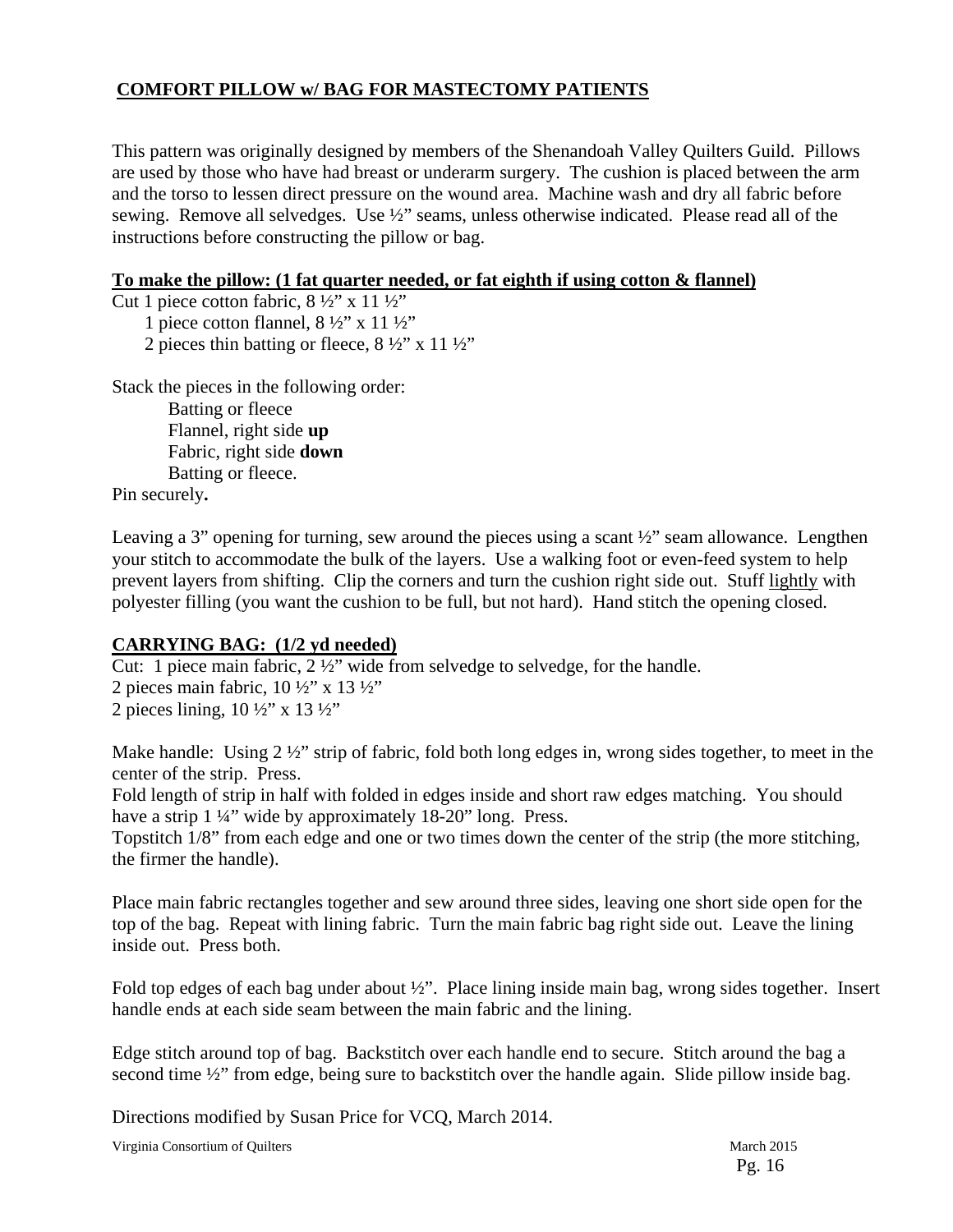#### **VCQ WORKSHOP REGISTRATION FORM**

Registration form deadline: **Friday, April 24, 2015.****Registrations will close after this date without exception. Any registrations postmarked after April 24, 2015 will not be accepted and will be returned. Any workshop cancellations prior to the deadline are eligible for a refund.** Please fill out **completely** and please **PRINT***.*  Name\_\_\_\_\_\_\_\_\_\_\_\_\_\_\_\_\_\_\_\_\_\_\_\_\_\_\_\_\_\_\_\_\_\_\_\_ Member\_\_\_\_\_ Non-Member\_\_\_\_ Address\_\_\_\_\_\_\_\_\_\_\_\_\_\_\_\_\_\_\_\_\_\_\_\_\_\_\_\_\_\_\_\_\_\_\_\_\_\_\_\_\_\_\_\_\_\_\_\_\_\_\_\_\_\_\_\_\_\_\_\_\_\_\_\_ City State Zip Phone Email Choice of Workshop (includes lunch). Circle letters and indicate choice on line below. In the event your workshop choice is full and you are placed in CQWM, do you want the \$5.00 refund or donate it to VCQ? (please check your preference) \_\_\_\_\_\_\_\_\_\_\_\_\_Refund \_\_\_\_\_\_\_\_\_\_\_\_\_VCQ Workshop A: Printing with Thermofax Screens with Susan Price & Elizabeth Gibson Workshop B: Crumb Quilt with Jenny Driskill Workshop C: "A Sprig from Jane's Garden" Wool Applique with Abby Geddes Workshop D: Community Service w/Rickie Summers & Aristine Shores Workshop E: Come Quilt with Me (CQWM) 1st choice 2nd choice 3rd choice **Cost (Private Room availability is limited at an extra cost)** Private Room **Private Room** Member, Workshop A, B or C with Friday lodging & Saturday meals **\$80.00 \$90.00**  Member, CommSvc or CQWM with Friday lodging & Saturday meals **\$75.00 \$85.00 \$85.00** Non-member, Workshop A, B or C with Friday lodging & Saturday meals **\$95.00 \$105.00 \$105.00** Non-member, CommSvc or CQWM with Friday lodging & Saturday meals **\$90.00** \$100.00 Member, Workshop A, B or C (Saturday only +lunch) **\$30.00**  Member, CommSvc or CQWM (Saturday only + lunch) **\$25.00 \$25.00** Non-member, WorkshopA, B or C (Saturday only + lunch) **\$45.00 \$45.00** Non-member, CommSvc or CQWM (Saturday only + lunch) \$40.00 Host Guild Non-VCQ committee member **\$10.00\*\*lunch only**  \*\*A host guild non-VCQ committee member may register as a guest only for \$10 to include lunch and the business meeting. A non-VCQ visitor may attend any business meeting only and both must pre-register in order to have an accurate count for lunch. ROOMMATE (s) PREFERENCE: 1) \_\_\_\_\_\_ \_\_\_\_\_\_\_ \_ 2) \_\_\_\_\_\_\_\_\_\_\_\_\_\_\_\_\_\_\_\_\_\_\_\_  $3)$ Amount enclosed: \$\_\_\_\_\_\_\_\_\_ Pattern or supply fee, if any, is paid to teacher at time of class. Are you willing to be a class helper? Yes No Are you bringing a sewing machine to Come Quilt with Me or the Community Service? Yes No Were you referred or invited by a VCQ member? Yes No If so, please write in their name\_\_\_\_\_\_\_\_\_\_\_\_\_\_\_\_\_\_\_\_\_\_\_\_\_\_\_\_\_\_\_\_\_\_\_\_\_\_\_\_\_\_\_\_\_. Special lunch requirements: A sit down boarding house style lunch will be provided. Vegetarian\_\_\_ Gluten-free\_\_\_ Allergic to \_\_\_\_\_\_\_\_\_\_\_\_\_\_\_\_\_

Send workshop registration form and your check **payable to VCQ** to

Virginia Consortium of Quilters March 2015 **Karan Fisher, 1213 Rittman Road, Virginia Beach, VA 23464**  Questions? Contact Karan Fisher @ 757-761-1173 or **karanfisher@cox.net.**